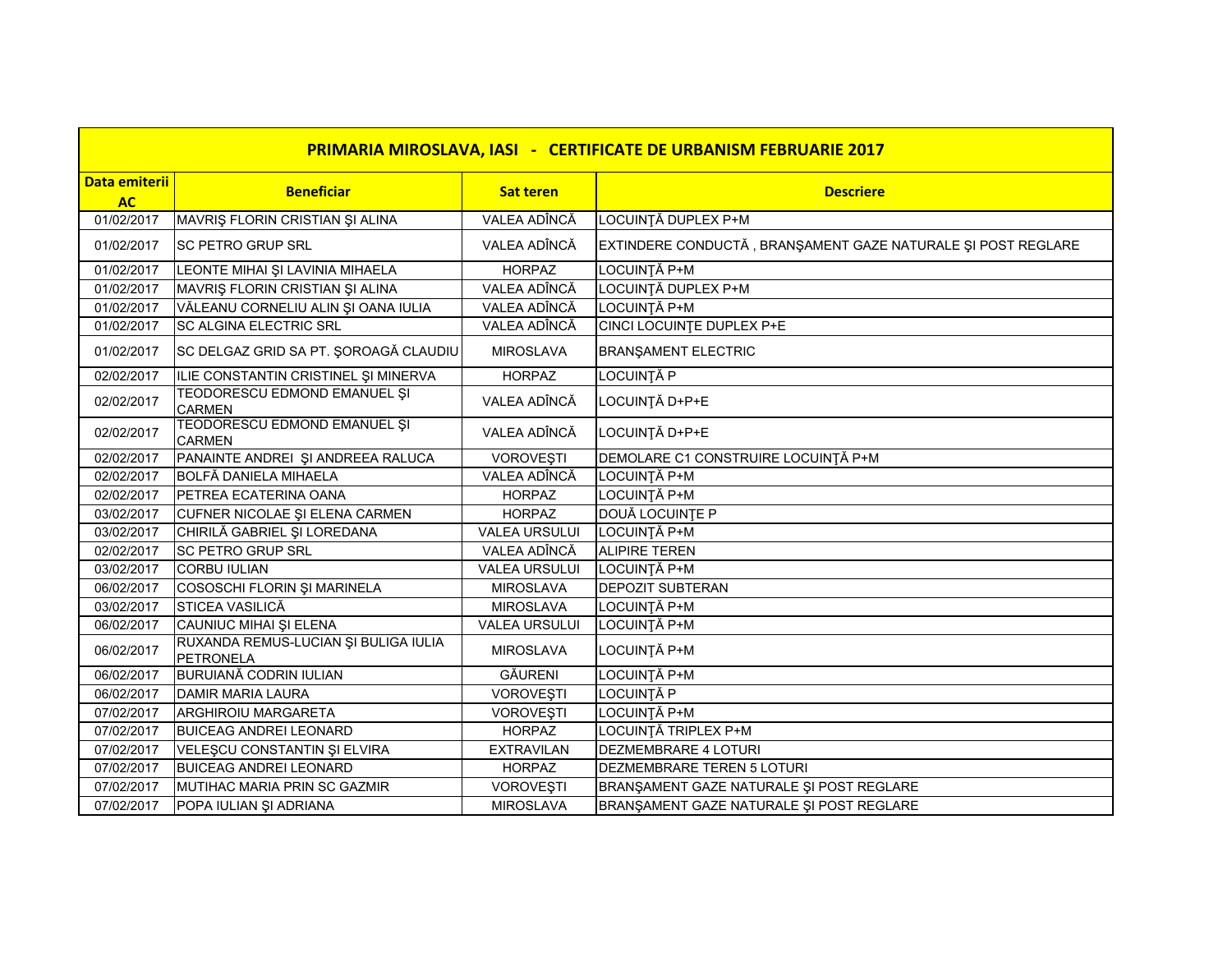| 07/02/2017 | CHELARIU DUMITRU                                         | <b>MIROSLAVA</b>     | LOCUINȚĂ D+P+E                                                     |
|------------|----------------------------------------------------------|----------------------|--------------------------------------------------------------------|
| 07/02/2017 | DOBRE LIVIU ȘI ELENA GEORIANA                            | <b>DANCAŞ</b>        | <b>EXTINDERE PENSIUNE</b>                                          |
| 08/02/2017 | LEFTER CONSTANTIN ȘI VASILICA                            | <b>HORPAZ</b>        | LOCUINȚĂ P+M                                                       |
| 08/02/2017 | LEFTER CONSTANTIN ȘI VASILICA                            | <b>HORPAZ</b>        | LOCUINȚĂ P+M                                                       |
| 09/02/2017 | <b>MARCU ADRIAN</b>                                      | <b>BRÄTULENI</b>     | <b>BISERICĂ ORTODOXĂ</b>                                           |
| 09/02/2017 | <b>MARCU ADRIAN</b>                                      | <b>BRÄTULENI</b>     | CASĂ PAROHIALĂ P+E                                                 |
| 09/02/2017 | <b>STEFAN CRISTINA</b>                                   | VALEA ADÎNCĂ         | SCHIMBARE DESTINAȚIE DIN ANEXĂ A EXPLOATAȚIEI AGRICOLE ÎN LOCUINȚĂ |
| 09/02/2017 | VERDEŞ IULIANA DIANA                                     | <b>CORNEȘTI</b>      | LOCUINȚĂ P                                                         |
| 09/02/2017 | BACLANOV MARINEL ȘI PETRONELA                            | <b>MIROSLAVA</b>     | LOCUINȚĂ P+M                                                       |
| 09/02/2017 | <b>DUMITRACHE ROXANA</b>                                 | <b>CORNEȘTI</b>      | LOCUINȚĂ P+M                                                       |
| 09/02/2017 | ENACHE AUREL ȘI ELENA                                    | <b>DANCAŞ</b>        | LOCUINȚĂ DUPLEX P                                                  |
| 09/02/2017 | NĂSTASE MIHAI GABRIEL                                    | <b>VALEA URSULUI</b> | LOCUINȚĂ P                                                         |
| 09/02/2017 | NĂSTASE MIHAI GABRIEL                                    | <b>VALEA URSULUI</b> | LOCUINȚĂ P                                                         |
| 09/02/2017 | DOBROȘEVSCHI ANDREI LUCIAN                               | <b>VALEA URSULUI</b> | LOCUINȚĂ P                                                         |
| 09/02/2017 | NĂSTASE MIHAI GABRIEL                                    | <b>VALEA URSULUI</b> | LOCUINȚĂ P                                                         |
| 09/02/2017 | ZAHAPISCHI DANIEL ȘI MONICA                              | <b>MIROSLAVA</b>     | ALIMENTARE CU ENERGIE ELECTRICĂ                                    |
| 09/02/2017 | <b>SC ALLSYS ENERGY SA</b>                               | <b>CIURBEȘTI</b>     | EXTINDERE REȚEA ELECTRICĂ STR MOVILEI                              |
| 13/02/2017 | DUMAN ADRIAN ȘI DUMINICĂ ROXANA<br><b>MARIA</b>          | <b>VALEA URSULUI</b> | LOCUINȚĂ P+M                                                       |
| 13/02/2017 | ANGHELEA IULIAN FLORIN ȘI LOREDANA<br><b>OANA</b>        | <b>HORPAZ</b>        | LOCUINȚĂ P+M                                                       |
| 13/02/2017 | ANGHELEA IULIAN FLORIN ȘI LOREDANA<br><b>OANA</b>        | <b>HORPAZ</b>        | LOCUINȚĂ P+M                                                       |
| 13/02/2017 | BUCĂTARU IONUȚ ȘI GEANINA NICOLETA                       | <b>HORPAZ</b>        | <b>MAGAZIN MIXT P</b>                                              |
| 13/02/2017 | CLAPON LENUȚA ȘI IOAN LAURENȚIU                          | <b>GÄURENI</b>       | BRANŞAMENT GAZE NATURALE ŞI POST REGLARE                           |
| 13/02/2017 | LUPĂȘTEANU SERGIU ȘI MARIANA                             | <b>BALCIU</b>        | BRANŞAMENT GAZE NATURALE ŞI POST REGLARE                           |
| 13/02/2017 | CIUBOTARIU ALEXANDRU ȘI ELENA                            | <b>HORPAZ</b>        | ALIPIRE TEREN 13 LOTURI                                            |
| 13/02/2017 | SILBER LIOR ELIZER ȘI DANIELA, HELLER<br><b>JEHEZKEL</b> | <b>MIROSLAVA</b>     | <b>ALIPIRE TEREN</b>                                               |
| 13/02/2017 | MITITELU COSTICĂ ADRIAN                                  | VALEA ADÎNCĂ         | <b>ALIPIRE TEREN</b>                                               |
| 10/02/2017 | MACUC GABRIELA ȘI ANDREI CRISTINEL                       | <b>HORPAZ</b>        | <b>EXTINDERE LOCUINȚĂ</b>                                          |
| 13/02/2017 | BARBACARIU CRISTIAN ALIN ȘI FLAVIA<br><b>ECATERINA</b>   | VALEA ADÎNCĂ         | LOCUINȚĂ P+M                                                       |
| 13/02/2017 | PINTILII CĂTĂLIN ȘI LOREDANA GABRIELA                    | <b>PROSELNICI</b>    | LOCUINȚĂ P                                                         |
| 13/02/2017 | BREZULEANU STEJĂREL ȘI CARMEN<br><b>OLGUTA</b>           | <b>VALEA URSULUI</b> | <b>DEZMEMBRARE TEREN</b>                                           |
| 13/02/2017 | <b>GRAUR BOGDAN CĂTĂLIN</b>                              | <b>MIROSLAVA</b>     | <b>INFORMARE</b>                                                   |
| 14/02/2017 | URSACHE DANIEL IOAN ȘI LUMINIȚA                          | <b>MIROSLAVA</b>     | DEZMEMBRARE TEREN 3 LOTURI                                         |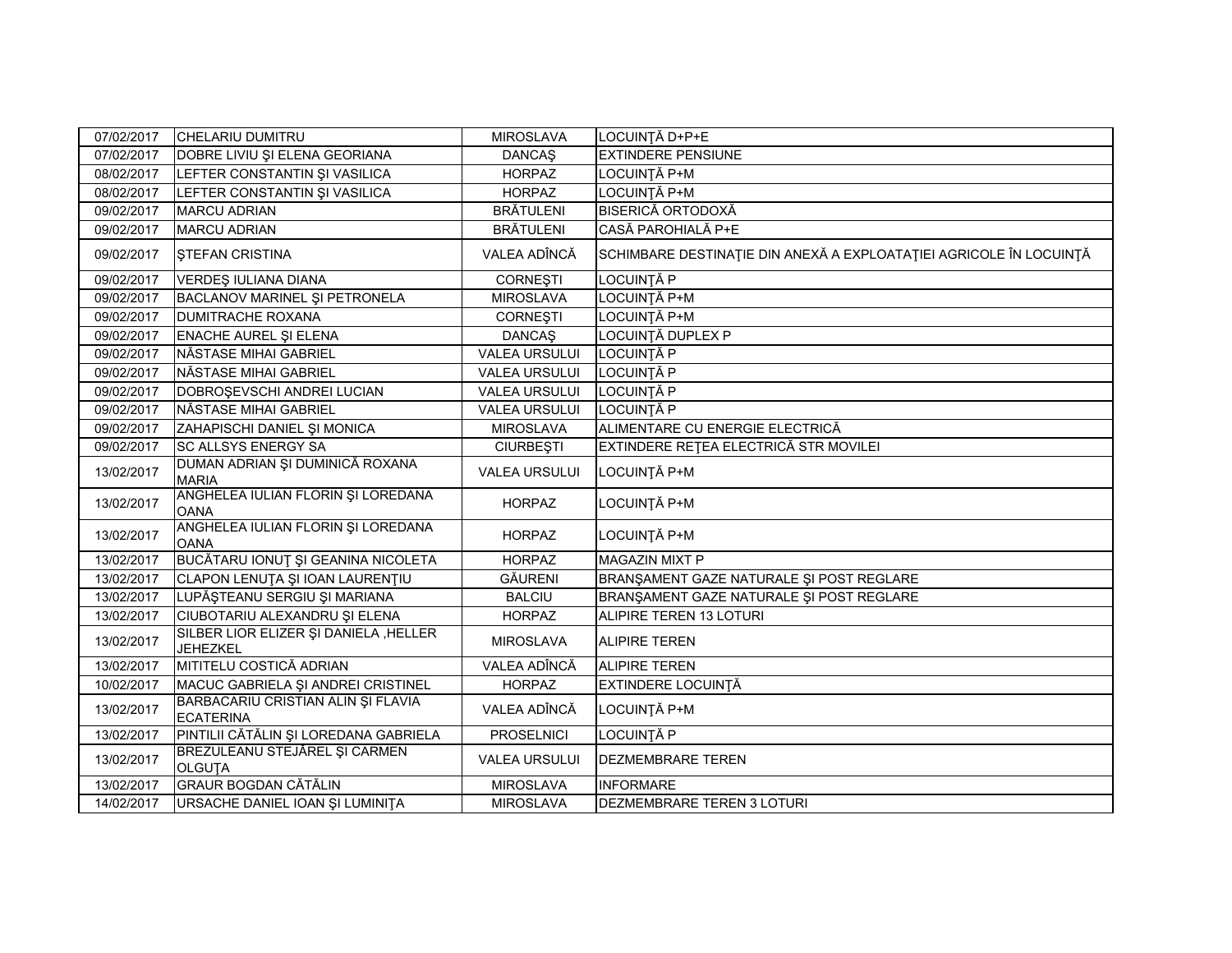| 14/02/2017 | <b>CIOBANU MARIA</b>                                       | <b>CIURBEȘTI</b>     | <b>INFORMARE</b>                                                                      |
|------------|------------------------------------------------------------|----------------------|---------------------------------------------------------------------------------------|
| 14/02/2017 | MIHAI GHEORGHE ȘI LENUȚA                                   | <b>VALEA URSULUI</b> | LOCUINȚĂ DUPLEX P+M                                                                   |
| 14/02/2017 | <b>SC CONCORD SERVICE CENTER SRL</b>                       | <b>URICANI</b>       | <b>ALIPIRE TEREN</b>                                                                  |
| 14/02/2017 | DUDĂU VLĂDUȚ ALIN                                          | <b>VALEA URSULUI</b> | LOCUINȚĂ P                                                                            |
| 14/02/2017 | DUDĂU VLĂDUȚ ALIN                                          | <b>VALEA URSULUI</b> | LOCUINȚĂ P                                                                            |
| 15/02/2017 | MAGDICI IULIAN ȘI CRISTINA                                 | <b>URICANI</b>       | <b>INFORMARE</b>                                                                      |
| 15/02/2017 | MAGDICI IULIAN ȘI CRISTINA                                 | <b>URICANI</b>       | <b>INFORMARE</b>                                                                      |
| 15/02/2017 | MAGDICI IULIAN ȘI CRISTINA                                 | <b>URICANI</b>       | <b>INFORMARE</b>                                                                      |
| 15/02/2017 | VERDEŞ MIHAI ŞI VERONICA                                   | VOROVEȘTI            | LOCUINȚĂ P+M                                                                          |
| 15/02/2017 | <b>IFTIMI DRAGOS</b>                                       | VALEA ADÎNCĂ         | LOCUINȚĂ P+E                                                                          |
| 15/02/2017 | SC ALLSYS ENERGY SA PT. SC DELGAZ<br><b>GRID SA</b>        | VOROVEȘTI            | EXTINDERE REȚEA ELECTRICĂ DE DISTRIBUȚIE PUBLICĂ                                      |
| 15/02/2017 | <b>CODREANU ELENA</b>                                      | <b>HORPAZ</b>        | SCHIMBARE DESTINAȚIE DIN ANEXĂ A DOSPODĂREASCĂ ÎN CABINET<br>STOMATOLOGIC ȘI FARMACIE |
| 15/02/2017 | ZMĂU GEORGEL ȘI MARIANA                                    | <b>VALEA URSULUI</b> | LOCUINȚĂ P                                                                            |
| 15/02/2017 | MAGDICI IULIAN ȘI CRISTINA                                 | <b>URICANI</b>       | <b>INFORMARE</b>                                                                      |
| 15/02/2017 | SC DELGAZ GRID SA PT. IONESCU DIANA<br><b>ANDREEA</b>      | VALEA ADÎNCĂ         | ALIMENTARE CU ENERGIE ELECTRICĂ                                                       |
| 16/02/2017 | MUNTEANU LIVIU, TUDOSE CONSTANTIN ȘI<br><b>TUDOSE DICA</b> | <b>HORPAZ</b>        | <b>DEZMEMBRARE TEREN 2 LOTURI</b>                                                     |
| 16/02/2017 | MUNTEANU OCTAVIAN VASILICĂ ȘI IONELA<br><b>GIANINA</b>     | <b>MIROSLAVA</b>     | MANSARDARE POD CF.AC41/2007                                                           |
| 16/02/2017 | VERDEŞ MIHAI ŞI VERONIA                                    | VOROVEȘTI            | LOCUINȚĂ P+M                                                                          |
| 17/02/2017 | ENACHE ȘTEFAN IONEL ȘI EUGENIA PAULA                       | <b>DANCAS</b>        | LOCUINȚĂ P                                                                            |
| 20/02/2017 | PĂTRAȘCU VIOLETA                                           | <b>VALEA URSULUI</b> | LOCUINȚĂ P+M                                                                          |
| 20/02/2017 | PĂTRAȘCU VIOLETA                                           | <b>VALEA URSULUI</b> | LOCUINȚĂ P                                                                            |
| 20/02/2017 | GRIGORICIUC ANDREI IULIAM ȘI ANA MARIA                     | VALEA ADÎNCĂ         | <b>DEMOLARE CI</b>                                                                    |
| 20/02/2017 | <b>DIREMIA TEODOR ȘI CARMEN MARICELA</b>                   | <b>MIROSLAVA</b>     | LOCUINȚĂ P+M                                                                          |
| 20/02/2017 | <b>AVIDESCU MARIA</b>                                      | <b>MIROSLAVA</b>     | 2 LOCUINTE P+M                                                                        |
| 21/02/2017 | SIDOR LUCIAN NICOLAE și MIHAELA                            | <b>BALCIU</b>        | LOCUINȚĂ P+E                                                                          |
| 21/02/2017 | POHOAȚĂ VALENTIN ȘI AURELIA VIOLETA                        | VALEA ADÎNCĂ         | ALIPIRE TEREN 2 LOTURI                                                                |
| 21/02/2017 | <b>SC LOOK AHEAD SRL</b>                                   | <b>BRÄTULENI</b>     | HALE DEPOZITARE ȘI BIROURI                                                            |
| 21/02/2017 | ŞUIU REMUS ŞI SIRITANU IULIANA                             | VALEA ADÎNCĂ         | <b>LOCUINȚĂ P+M</b>                                                                   |
| 21/02/2017 | STOICA VASILE ȘI MARIA                                     | <b>BALCIU</b>        | ANEXĂ GOSPODĂREASCĂ                                                                   |
| 21/02/2017 | IONESCU DIANA ANDREEA                                      | VALEA ADÎNCĂ         | DEZMEMBRARE TEREN 8 LOTURI                                                            |
| 21/02/2017 | MUNTEANU ŞTEFAN ŞI OANA NORICA                             | <b>CORNEŞTI</b>      | LOCUINȚĂ P                                                                            |
| 21/02/2017 | MUNTEANU ȘTEFAN ȘI OANA NORICA                             | <b>CORNEȘTI</b>      | LOCUINȚĂ P+M, HALĂ PRODUCȚIE                                                          |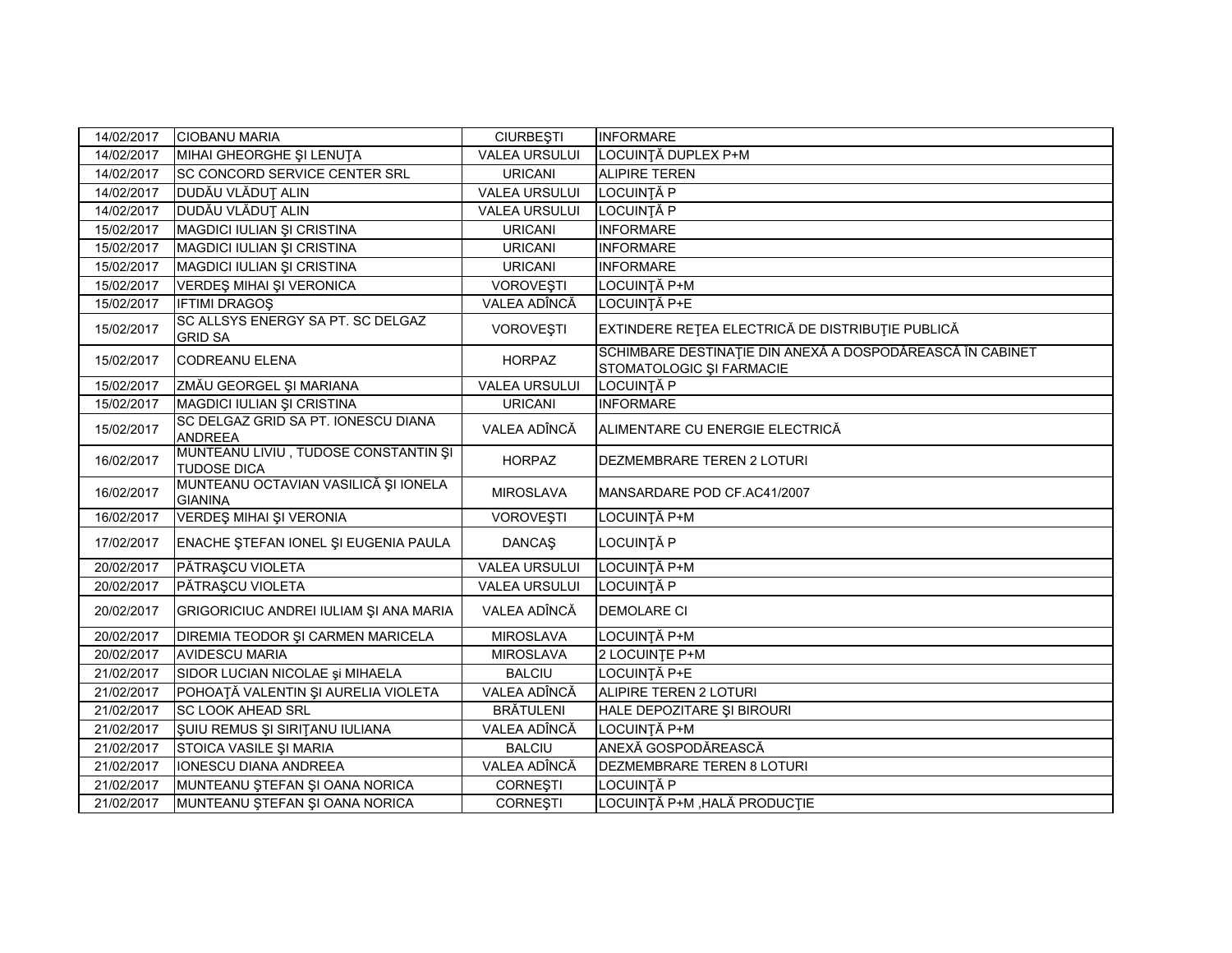| 21/02/2017 | MUNTEANU ŞTEFAN ŞI OANA NORICA                                       | <b>EXTRAVILAN</b> | ANEXĂ GOSPODĂREASCĂ                                                |
|------------|----------------------------------------------------------------------|-------------------|--------------------------------------------------------------------|
| 22/02/2017 | IFTIMI GHEORGHE PRIN SC APOPI &<br><b>BLUMEN SRL</b>                 | <b>BRĂTULENI</b>  | EXTINDERE REȚEA GAZE NATURALE ȘI BRANȘAMENT                        |
| 22/02/2017 | BUHUȘI PETRU PRIN SC APOPI & BLUMEN<br><b>SRL</b>                    | <b>HORPAZ</b>     | BRANŞAMENT GAZE NATURALE ŞI POST REGLARE                           |
| 22/02/2017 | AVRAM FĂNICĂ ȘI ELENA                                                | <b>VOROVEŞTI</b>  | DEMOLARE CI CONSTRUIRE LOCUINȚĂ P                                  |
| 23/02/2017 | SC ENVIRO CONSTRUCT SRL                                              | <b>BRÄTULENI</b>  | <b>INFORMARE</b>                                                   |
| 23/02/2017 | <b>IONESCU VIOREL</b>                                                | VOROVEŞTI         | DEZMEMBRARE TEREN 15 LOTURI                                        |
| 23/02/2017 | DUCA GRIGORE IOAN PRIN SC GAZMIR IAȘI<br>SRL                         | <b>MIROSLAVA</b>  | BRANŞAMENT GAZE NATURALE ŞI POST REGLARE                           |
| 23/02/2017 | SCHIFERNET TUDOREL ȘI IOANA MIRELA<br>PRIN CS APOPI & BLUMEN SRL     | <b>VOROVEŞTI</b>  | EXTINDERE RETEA GAZE NATURALE ȘI BRANȘAMENT                        |
| 23/02/2017 | <b>ŞTEFAN CRISTINA</b>                                               | VALEA ADÎNCĂ      | <b>LOCUINȚĂ P</b>                                                  |
| 23/02/2017 | <b>SC ZEELANDIA SRL</b>                                              | <b>BRÄTULENI</b>  | AMENAJARE SPATII BIROURI                                           |
| 23/02/2017 | TOFAN IONUȚ , ODOBAȘU ANDREI ȘI<br>PETRUTA                           | <b>MIROSLAVA</b>  | LOCUINȚĂ DUPLEX P+M                                                |
| 23/02/2017 | RAMAŞCANU RADU DANIEL ŞI GABRIELA<br><b>CORNELIA</b>                 | VALEA ADÎNCĂ      | LOCUINȚĂ P+M                                                       |
| 23/02/2017 | MAXIM ANDREEA LUIZA ȘI ADRIAN VALENTIN<br>BUCĂTARU DUMITRU ȘI EMILIA | VALEA ADÎNCĂ      | EXTINDERE CONDUCTĂ, BRANȘAMENTE GAZE NATURALE ȘI POST REGLARE      |
| 23/02/2017 | MAXIM ANDREEA LUIZA ȘI ADRIAN VALENTIN<br>BUCĂTARU DUMITRU ȘI EMILIA | VALEA ADÎNCĂ      | EXTINDERE REȚEA APĂ POTABILĂ ȘI BRANȘAMENTE                        |
| 23/02/2017 | BORDEIANU CRISTINEL FLORIN ȘI LENUȚA<br><b>RAMONA</b>                | VALEA ADÎNCĂ      | LOCUINȚĂ P                                                         |
| 23/02/2017 | BORDEIANU CRISTINEL FLORIN ȘI LENUȚA<br><b>RAMONA</b>                | VALEA ADÎNCĂ      | LOCUINȚĂ P                                                         |
| 24/02/2017 | COJOCARU DANIEL COSTEL ȘI GABRIELA                                   | VALEA ADÎNCĂ      | LOCUINȚĂ P+M                                                       |
| 23/02/2017 | <b>CORUT MIHAELA</b>                                                 | <b>MIROSLAVA</b>  | LOCUINȚĂ P                                                         |
| 23/02/2017 | CRETU TITI ȘI ANICA                                                  | <b>HORPAZ</b>     | <b>ALIPIRE TEREN</b>                                               |
| 27/02/2017 | CIOBANU BOGDAN ADRIAN                                                | <b>GĂURENI</b>    | LOCUINȚĂ DUPLEX P+E+M                                              |
| 27/02/2017 | COMUNA MIROSLAVA prin Primar DAN NITĂ                                | <b>BRÄTULENI</b>  | <b>EXTINDERE SISTEM CANALIZARE</b>                                 |
| 27/02/2017 | COMUNA MIROSLAVA prin Primar DAN NIȚĂ                                | <b>BRÄTULENI</b>  | EXTINDERE SISTEM DE ALIMENTARE CU APĂ POTABILĂ                     |
| 27/02/2017 | CIOBANU BOGDAN ADRIAN                                                | <b>GĂURENI</b>    | DUPLEX P+E+M                                                       |
| 27/02/2017 | <b>MARCU SERGIU PETRU</b>                                            | <b>VOROVEȘTI</b>  | EXTINDERE RETEA GAZE NATURALE ȘI BRANȘAMENT                        |
| 27/02/2017 | IONIȚĂ NECULAI                                                       | VOROVEŞTI         | LOCUINȚĂ P+M                                                       |
| 27/02/2017 | PRESCORNIȚĂ FELIX IONUȚ ȘI OLGA OANA                                 | <b>VOROVEȘTI</b>  | SCHIMBARE DESTINAȚIE DIN ANEXĂ A EXPLOATAȚIEI AGRICOLE ÎN LOCUINȚĂ |